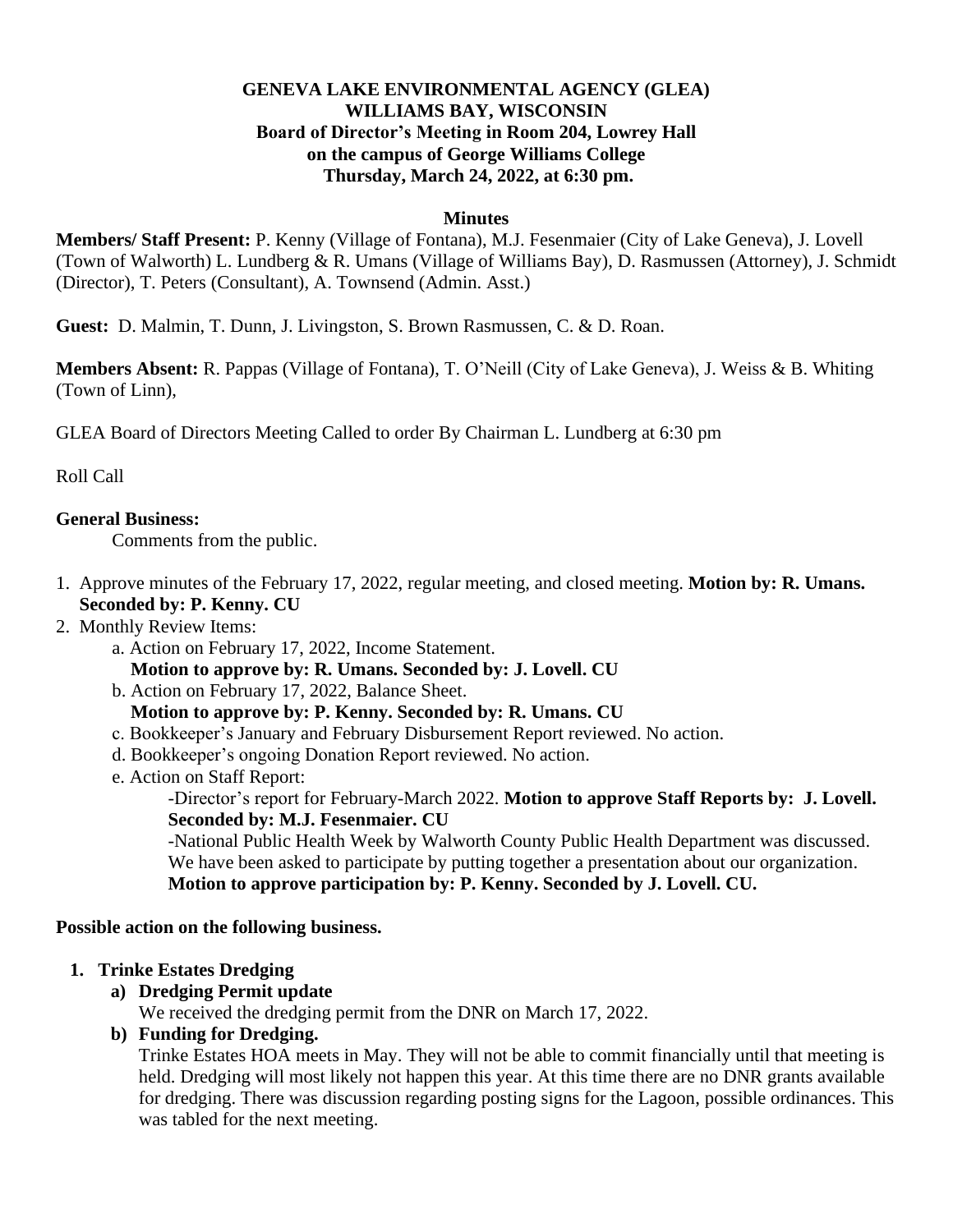## **2. Water Alliance / CD3 Machine / AIS**

## **a) Usage Report.**

Reports were updated and once the report is approved it will be shared with the municipalities, GLC, GLA, and DNR. **Motion to approve report by P. Kenny. Seconded by M.J. Fesenmaier. CU**.

## **b) CD3 Insurance Coverage**

We are waiting to hear back from the GLC to get a copy of the insurance coverage**.** 

# **c) Launch Attendants Training**

The Alliance has requested we set up training for all municipal launch staff for the CD3 unit. **Motion to approve that we do the same as last year. Track times and costs and submit it at the end of the season made by M.J. Fesenmaier. Seconded by P. Kenny. CU.** 

# **d) WDNR – GLEA SSW Town Hall Presentation Webinar**

M. Nault, Wisconsin DNR Lake Ecologist has scheduled the Webinar for April 13, 2022, at 5 pm. She will be focusing on what other states are doing and what is working and not working. We purchased a Zoom license because the DNR cannot use Teams. We will be able to send out a link to the Board and the municipalities for the Webinar.

## **e) Local Ordinances Chapter 30**

J. Schmidt met with WI DNR Warden B. Wilson to discuss writing a local ordinance regarding aquatic invasive species. Will get samples together to discuss with D. Rasmussen.

## **3. Whole Lake PI Survey**

# **a) Request for Proposals**

Requests for proposals for a lake PI Survey have been sent to several companies including Onterra, ILM, and Lakes and Pond Solutions**.** 

## **4. Technology Update**

## **a) Computer Update**

Currently waiting on quotes from HP for the computers because of our Government Agency Tax Exempt status. Also running into the problem of the credit card limit, not having enough credit to purchase the computers. **Motion by P. Kenny to increase J. Schmidt's credit card limit to \$5,000.00. Seconded by R. Umans. CU**

#### **b) Website Update**

Aimee is in the process of updating our website. Our agendas and minutes are now PDF's. We are going to stay with Wix. The current domain renews in July and would like to change our domain to gleawi.org. It is available for \$8.99 for two years. **Motion to change our domain name to gleawi.org made by P. Kenny. Seconded by M.J. Fesenmaier. CU.**

#### **c) New Copier**

The lease contract has been submitted to Gordon Flesch for a desktop unit for 60 months. Due to supply chain issues, we are not sure when we will receive it.

# **d) Cell Phone Plan/ Reimbursement.**

The cell phone was set up as a consumer account instead of a business account. We must wait 90 days before they can change it to a business account. This will be done in May.

#### **e) QuickBooks**

QuickBooks will no longer support the 2019 version. They have moved to a monthly subscription. **Motion to subscribe to desktop or online per staff's discretion made by J. Lovell. Seconded by P. Kenny. CU** 

#### **f) Zoom**

A Zoom license has been purchased for \$149.00 for a year. Due to staff attending conferences, meetings, webinars, and hosting an SSW town hall, will make this a lot easier.